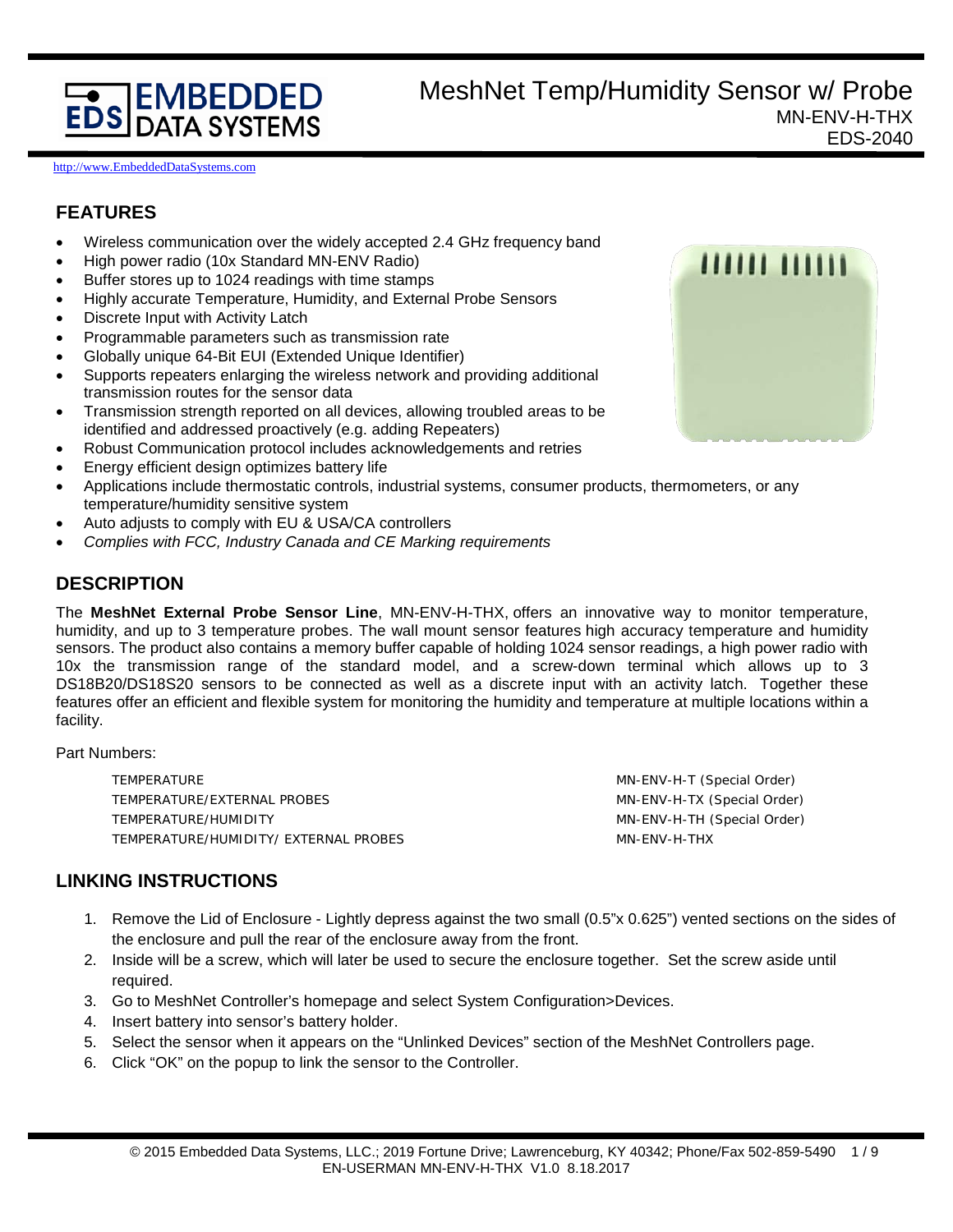7. Confirm sensor moves to "Linked Devices" section. This may take up to [1](#page-1-0) minute or longer<sup>1</sup>.

## **MOUNTING SENSOR & WIRING SENSORS/INPUT**

- 1. Remove the battery.
- 2. Draw the wires through the circular hole in the rear of the enclosure for sensors and discrete input.
- 3. Mount the rear of the enclosure on the wall using the diagonal slots reserved for the screws.
- 4. If sensor connections are to be made:
	- a. Strip 3/8" of the wires.
	- b. Securely attach wires to the corresponding screw-down terminals on the terminal block.
	- c. Wiring an OW-TEMP or other DS18B20/DS18S20 based sensor.
		- i. Connect Data (Blue on OW-TEMP) to "OW" Terminal.
		- ii. Connect Ground (White on OW-TEMP) to "GND" Terminal.
		- iii. Connect VDD<sup>[2](#page-1-1)</sup> (Orange on OW-TEMP) to "3.3V" Terminal.
	- d. Wiring the discrete input The 2 connections to the discrete input, "GND" and "IN".
- 5. Reinsert the battery.
- 6. Replace the Lid of the Enclosure.
- 7. Insert the screw into the single screw hole found in the upper left corner of the enclosure.

## **SYSTEM DESCRIPTION**

The MeshNet Environmental Sensor is part of the MeshNet Wireless Sensor System, designed to wirelessly monitor and control real world environmental conditions. The system is completed with the Embedded Data Systems MeshNet Controller (MN-CTRL). The controller communicates directly with the Environmental Sensor and presents all data via Ethernet. The Sensor and Controller communicate with each other using a proprietary protocol and are not compatible with other wireless networks. An optional system component is Embedded Data Systems' MeshNet Repeater (MN-RPT) which is used to extend the range of communication between the Controller and Environmental Sensor.

**Controller:** Each wireless system contains a MeshNet Controller. The Controller interfaces the wireless system to a local area network (LAN) or the Internet via Ethernet. It manages, reads/writes to the wireless devices, presents the data in easy to use formats such as HTTP and XML, and optionally pushes the data on a timed basis to a HTTP Post server.

**Repeater:** Repeaters are used to extend the distance a Sensor can be located from the Controller. Many Sensors can communicate with the Controller through a single Repeater. Each Controller can manage up to 7 Repeaters, and there can be 1 Repeater between a Controller and Sensor.

**Sensor:** The MeshNet Environmental Sensors provide the means to monitor and control real world environmental conditions. They are typically battery-powered devices that wake on a timed basis, take readings, send the readings to the controller, confirm successful transmission, and check to see if any data is waiting for them.

## **OPERATION**

All data from the MeshNet Environmental Sensor is read using a MeshNet Controller. This can be done through HTTP GET, SNMP, and through receiving data pushed via HTTP POST. All data that is retrieved from the Controller programmatically is in XML form. *See the MeshNet Controller Users Manual for more information.* Buffered data is only made available through the HTTP POST interface.

#### **Temperature**



<span id="page-1-0"></span> $1$  The sensor will respond when its next transmission is made. Upon applying power to the sensor, it will transmit every 10 seconds for the first minute then slow to the configured or default rate (1 minute).  $\overline{a}$ 

<span id="page-1-1"></span><sup>&</sup>lt;sup>2</sup> Sensor must have the VDD connected. Units without the VDD connected will read 127.50°C (261.50°F).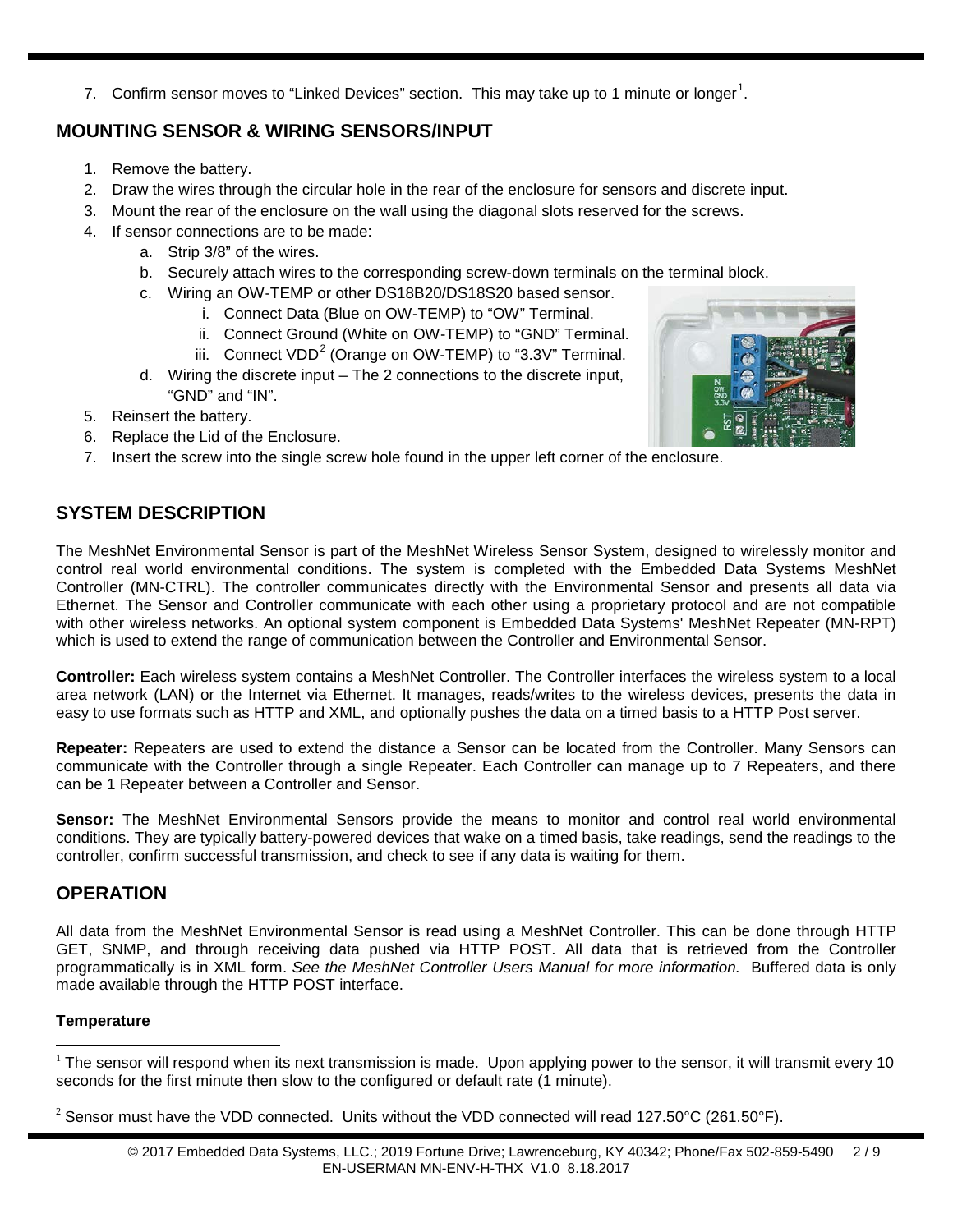Current reading, displayed in °C.

#### **Humidity**

Current reading, displayed in percent with a resolution of 0.01% RH.

#### **OW1Value**, **OW2Value**, and **OW3Value**

This reports the current temperature<sup>[3](#page-2-0)</sup> reading with up to  $0.0625^{\circ}$ C resolution.

#### **Battery**

Displays voltage of the battery. *NOTE: In order to conserve power, the battery voltage is read only every 10<sup>th</sup> time.* 

#### **Input 1**

Input 1 provides a means of reading a discrete state; this parameter displays the most recent input state.

#### **Activity Latch 1**

Changes in the input state are detected by hardware, even when the sensor is sleeping. An Activity Latch State of 1 indicates the state has changed at least once since it was last reset. Sending the Activity Latch reset command will reset the Activity Latch. See *Discrete Input* for more details on using this input.

#### **Input Send**

If INPUT SEND is set to 0, input changes are sent every time the sensor wakes up to send other sensor information. If set to 1, all sensor data is sent every time the input changes state (rising or falling edge) and when a timed transmission is due. For example, if the device is programmed to send data every minute, but the input changed after 20 seconds and Input Send is set to 1, then the data will be send immediately. Then, 40 seconds later the timed send will occur.

## **OPERATIONAL PARAMETERS**

#### **EUI**

The EUI, or Extended Unique Identifier, is a globally unique 64-bit number, represented by 16 hexadecimal digits. This number can be used by software to uniquely identify every MeshNet wireless device.

#### **Controller RSSI**

This indicates the strength of the radio signal at the Controller; higher numbers equate to stronger signals. Due to hardware limitations, the highest number that can be displayed is -34 dBm. However, the actual signal strength may be much higher.

#### **Device RSSI**

This indicates the strength of the radio signal at the Sensor. Due to hardware limitations, the highest number that can be displayed is -34 dBm, however the actual signal strength may be much higher.

#### **Address**

This is the address of the sensor, which was assigned by the controller.

#### **Repeater**

When the repeater joins the controller, it is assigned a repeater number, which is displayed here. A zero indicates there is no repeater in the communication path.

#### **Health**

 $\overline{a}$ 

This is a number ranging from 0 to 7; 0 is not connected and 7 is healthy. The number is incremented when a packet is received from the repeater and decremented when two packets are not received after a predetermined period of time. Numbers less than 7 indicate a weak wireless link or other problem.

#### **OW1Health**, **OW2Health**, and **OW3Health**

This is a number from 0 to 3; 0 is not connected and 3 is healthy. The number is incremented when a sensor is read.

<span id="page-2-0"></span> $3$  As of firmware version 1.04, only temperature data is reported in the OWxVALUE field.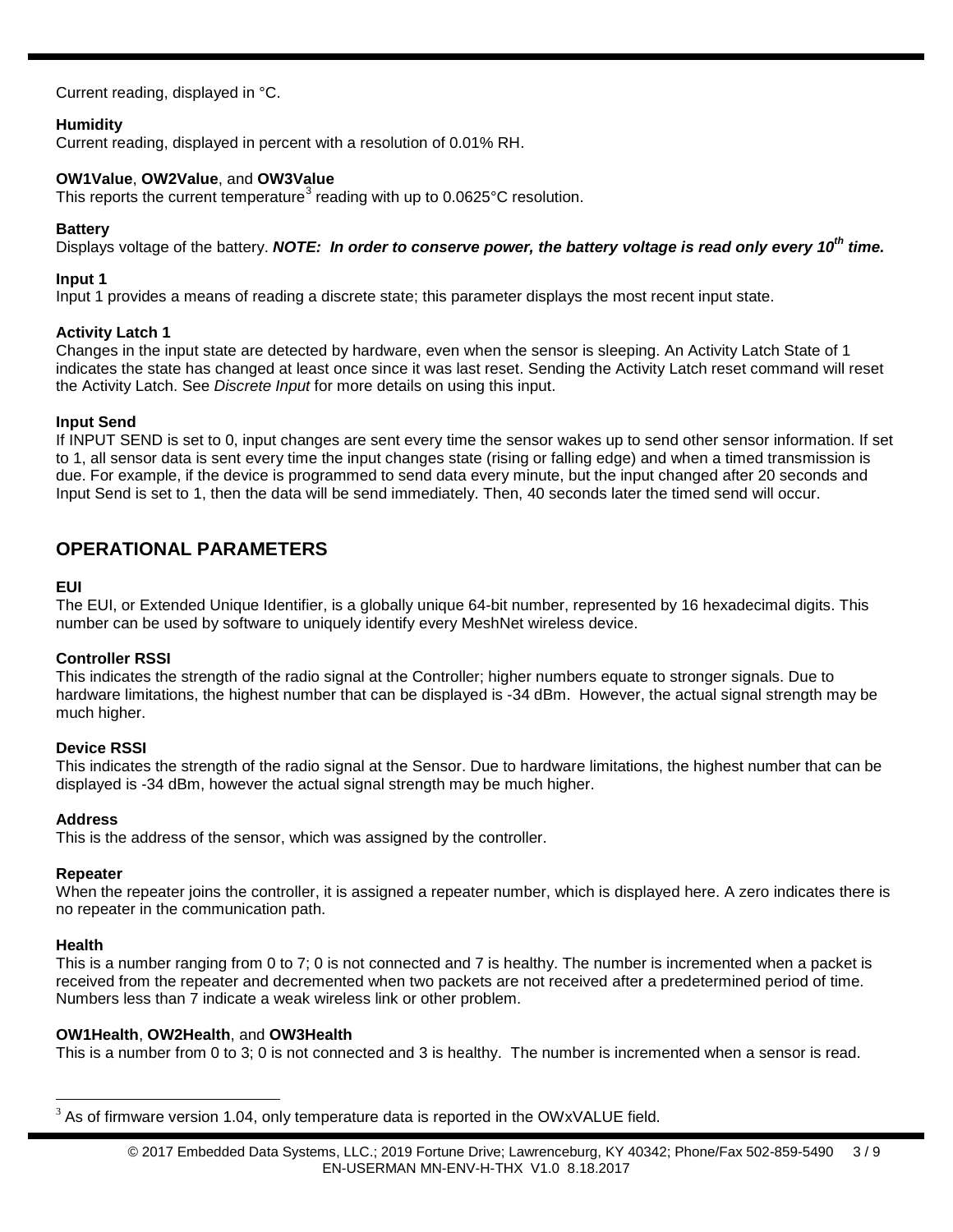#### **OW1DataType**, **OW2DataType**, and **OW3DataType**

This identifies the type of sensor data reported in OWxVALUE field. Only temperature data was supported upon release.

#### **OW1ROMID**, **OW2ROMID**, and **OW3ROMID**

The unique ROM ID is reported for each attached temperature probe. Note the ROM ID is not cleared when the device is not present (unless a 4<sup>th</sup> temperature sensor has been connected).

#### **Version**

This indicates the firmware version of the sensor.

#### **User Name**

The user programmable string used to identify any given Sensor; it may be up to 29 characters long. It is saved in nonvolatile memory and so is retained even when power is cycled. The string is best used as a human readable label, which can uniquely identify each MeshNet Environmental Sensor.

#### **Read Counter**

Counts the number of times a packet has been sent to the controller. This number has a maximum of 4294967296. When the maximum is reached, the number rolls back to 0 and begins counting up again.

#### **Read / Send Data**

| Used to define frequency the current sensor readings are transmitted. Larger periods                                                                                                                                                                                                                                                                                           |    | <b>Period</b> |
|--------------------------------------------------------------------------------------------------------------------------------------------------------------------------------------------------------------------------------------------------------------------------------------------------------------------------------------------------------------------------------|----|---------------|
| between transmissions will conserve battery power.                                                                                                                                                                                                                                                                                                                             | 0  | 5 seconds     |
| At power up, the device sends data packets every 10 seconds for the first 6 packets. After the                                                                                                                                                                                                                                                                                 |    | 10 seconds    |
| first 6 packets are sent, the device reverts to sending packets at the Read / Sens Data setting<br>(1 minute buy default). This is to facilitate programming in cases where a long read period is<br>desired. Even with very long read periods, simply cycling the power will cause parameters to<br>be written without having to wait for the sensor read period to time out. | 2  | 15 seconds    |
|                                                                                                                                                                                                                                                                                                                                                                                | 3  | 30 seconds    |
|                                                                                                                                                                                                                                                                                                                                                                                | 4  | 1 minute      |
|                                                                                                                                                                                                                                                                                                                                                                                | 5  | 2 minutes     |
|                                                                                                                                                                                                                                                                                                                                                                                | 6  | 5 minutes     |
|                                                                                                                                                                                                                                                                                                                                                                                |    | 10 minutes    |
|                                                                                                                                                                                                                                                                                                                                                                                | 8  | 15 minutes    |
|                                                                                                                                                                                                                                                                                                                                                                                | 9  | 30 minutes    |
| <b>Factory Reset</b>                                                                                                                                                                                                                                                                                                                                                           | 10 | 1 hour        |
|                                                                                                                                                                                                                                                                                                                                                                                |    |               |

#### **Web (soft reset)**

Writing anything to the <FactoryReset> location will return all parameters except for the <UserName> and the Network Key to factory defaults. The sensor read counter must be below 20 or the command is ignored. This parameter is not sent from the sensor to the controller so no data is presented.

#### **Short (hard reset)**

All parameters can be reset by shorting the two pads labeled "RST" together. The sensor will detect the short when it wakes up for the next transmission. To speed this up, it is suggested to remove the batteries, wait 30 seconds (to drain capacitors), and then reinsert the batteries before shorting the pads. The LED will blink rapidly once the reset is triggered. Please note the factory reset will move the sensor to its Unlinked state.

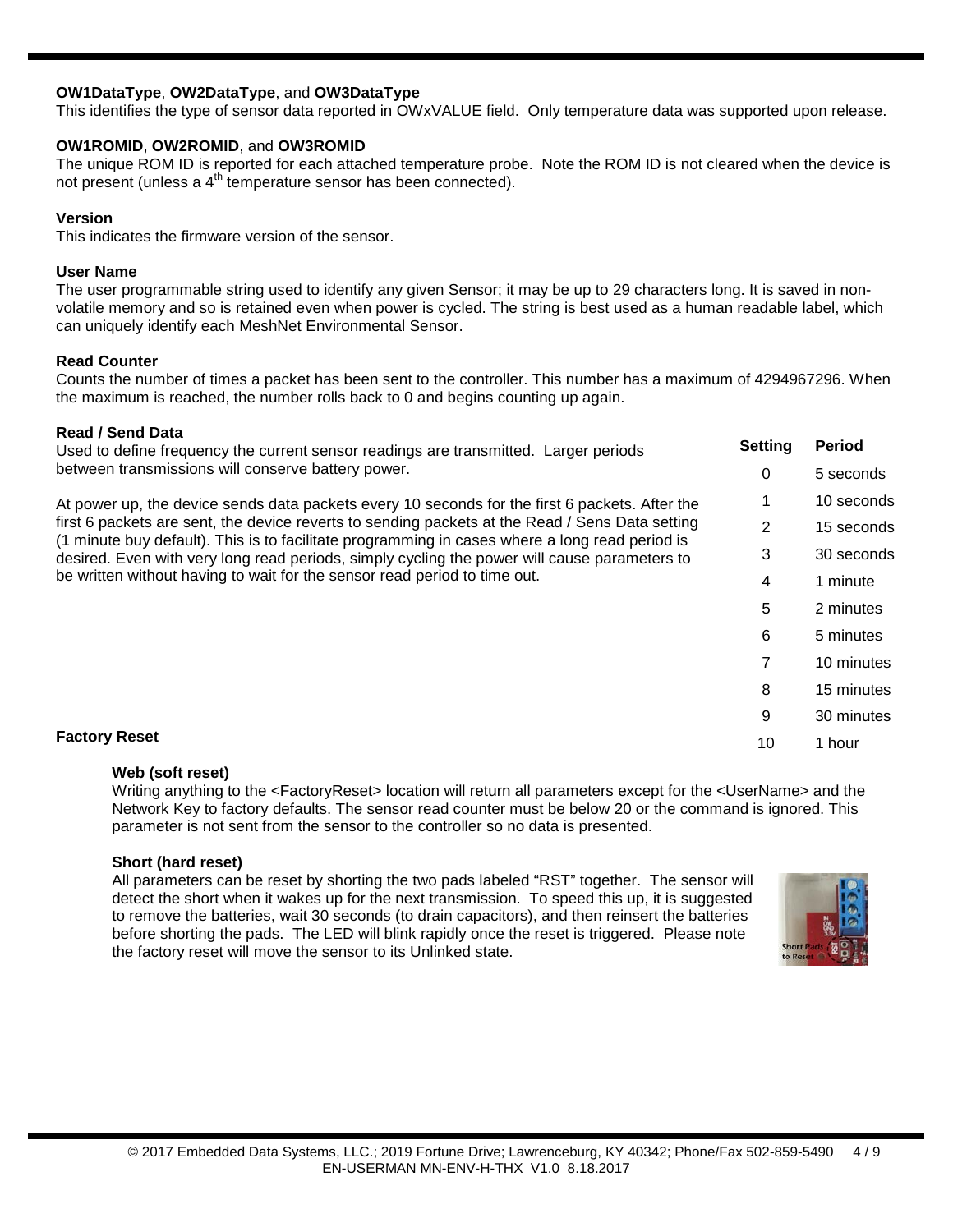## **WRITE PARAMETERS**

In order to conserve power, MeshNet sensors sleep when not reading the sensors or sending data. When sleeping, they cannot receive wireless data. Because of this, writes are queued by the MeshNet Controller and sent when the Sensors are awake.

#### **Writes Pending**

The number of writes waiting to be sent to the sensor.

#### **Writes Succeeded**

The number of writes that have been receive and acknowledged by the sensor.

#### **Writes Failed**

The number of writes that were not able to be sent to the sensor or were not acknowledged.

## **WIRELESS COMMUNICATIONS**

The device communicates at 2.4 GHz via an industry standard 802.15.4 wireless link. Wireless packets are acknowledged, all data is checked for errors using CRC and corrupted data is resent.

## **DIAGNOSTIC PARAMETERS**

The following parameters are provided for diagnostic purposes. Wireless communications are acknowledged and retried if no acknowledgment is received. The parameters below can be used to determine link quality. Wireless performance can be improved with the introduction of MeshNet Repeaters within the wireless network. The repeaters provide sensors additional paths to the controller. Sensors will continue to use an established path until a failed transmission.

#### **Connection Counter**

Counts the number of connections to the controller. When a device is first powered, it connects to a controller, obtaining an address and thus belonging to the network. If the signal strength is good and power is not lost at the controller, this number will stay low. A high number could be due to low signal strength, periodic interference or power problems. Maximum is 65535, after which the number rolls over to zero and continues to count up.

#### **Message Attempts**

The number of packets attempted to have of been sent. It can be reset and has a maximum of 65535, after which it rolls over to zero and continues to count up.

#### **Message Packet Retries**

The number of times wireless packets had to be resent due to no acknowledgment being received. Maximum is 65535, after which it rolls over to zero and continues to count up.

#### **Message Failures**

When no acknowledgment is received, the packet is resent. After 4 retries, the message has failed. The counter increments when a failure has occurred. Maximum is 65535, after which it rolls over to zero and continues to count up.

#### **Message Counter Reset**

It is used to reset the 3 message counters above to zero.

## **BUFFERED DATA**

ı

The MN-ENV-H-THX includes a 32K byte EEPROM which is capable of storing up to 1024 complete sets of the sensor readings. This memory is used to buffer sensor data when a sensor transmission is not acknowledged. The sets of readings are stored at every send period, but attempts to contact the controller may not happen every send period after a failed transmission. This saves battery power when a short send period is selected. Once a connection with the controller is reestablished, the buffer is emptied. To receive the buffered data from the controller, the POST Client and the "Use Buffer" option must be enabled.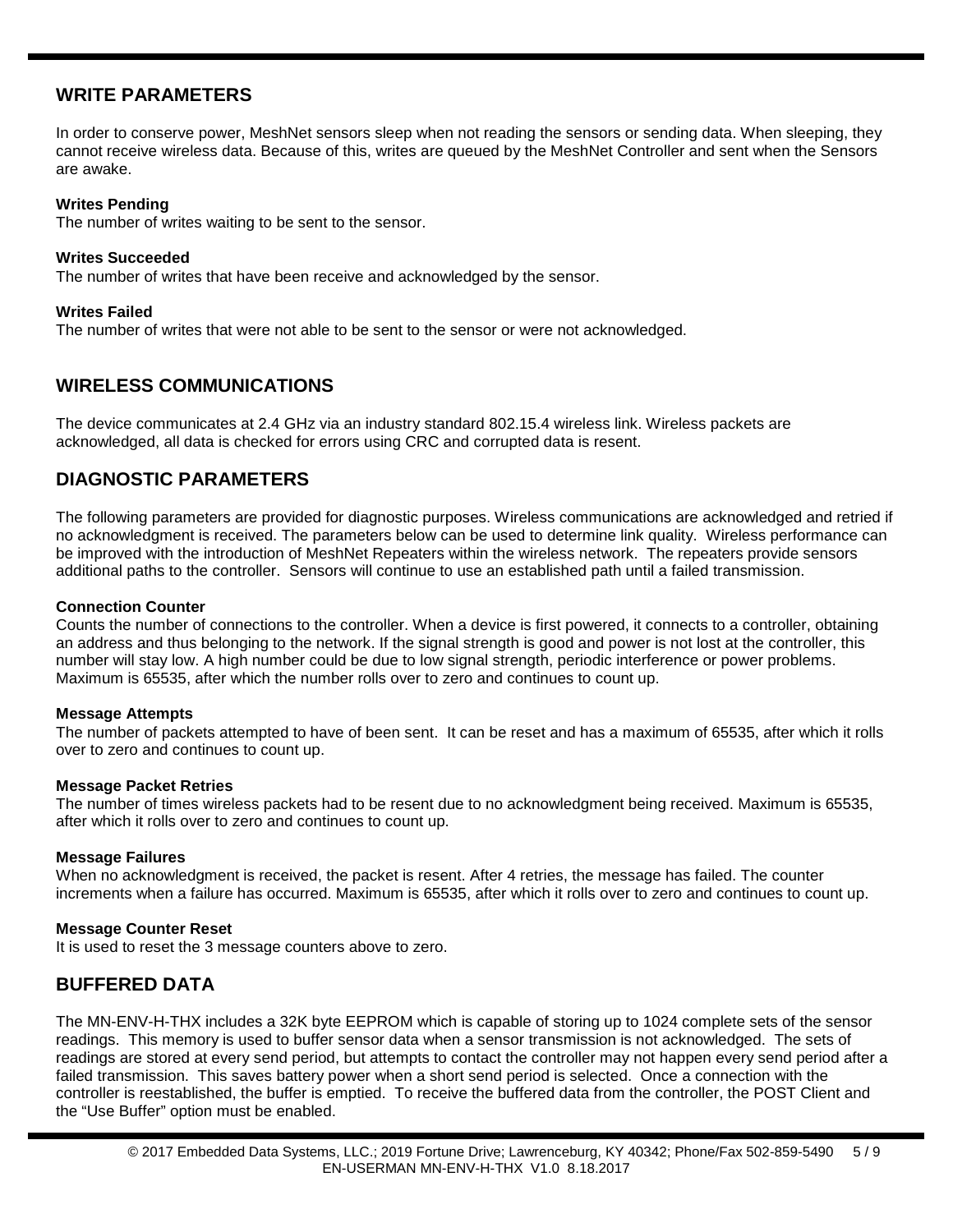## **PROGRAMMABLE/WRITEABLE PARAMETER SUMMARY**

| <b>Parameter</b>            | <b>Description</b>                                 | Limitations                                                       |
|-----------------------------|----------------------------------------------------|-------------------------------------------------------------------|
| UserName                    | User friendly name for the sensor                  | 29 characters 0-9, A-z, and special<br>characters (space and ".") |
| ActivityLatchReset          | Clears activity latch which allows the next change |                                                                   |
|                             | in discrete input state to be detected             |                                                                   |
| SensorReadPeriod            | Selects the transmission rate (see selectable      | 11 transmission rate options                                      |
|                             | transmission rates on page 4)                      |                                                                   |
| <b>ResetMessageCounters</b> | Resets MessageAttempts, MessagePacketRetries,      |                                                                   |
|                             | and MessageFailures to 0.                          |                                                                   |
| InputSend                   | Enabling (set to 1) configures sensor to transmit  | $0$ to 1                                                          |
|                             | when scheduled and when the input state changes.   |                                                                   |
| FactoryReset                | Resets all programmable settings except            | Only occurs if ReadCounter is below 20.                           |
|                             | UserName and Network Key.                          |                                                                   |

## **BATTERY LIFE**

The MeshNet Environmental Sensor spends most if it's time in sleep mode; it wakes up to take readings, send data and see if any packets are in the queue to be received. Battery life can be maximized by reading/sending the sensor data as infrequently as possible. Battery life is highly variable on a number of parameters.

- 1. How often data is read/sent.
- 2. Number of external sensors connected. Reading the  $2^{nd}$  and/or  $3^{rd}$  external sensor is more energy efficient through the use of the 'Skip ROM' function.
- 3. Extreme temperatures reduce the useful life of the battery.
- 4. If the sensor is sending data through a repeater, battery life will be reduced because the sensor has to wait longer for the acknowledgment.
- 5. If the sensor has to reconnect to the controller frequently, battery life will be reduced. This happens when the signal is low or there is interference.
- 6. The battery chemistry will affect the performance. Lithium batteries will provide substantially better performance especially in cold environments.
- 7. Discrete input should be open (high) in its normal state when battery powered. Connecting the input to ground introduces 15.8 microAmps of flow occurs which is approximately 10x sleep current.

In internal testing, Duracell AA batteries were able to power a MN-ENV-H-THX for 6 months at room temperature with a 5 second transmission rate. A transmission rate of 1 minute would increase the expect battery life to 2+ years.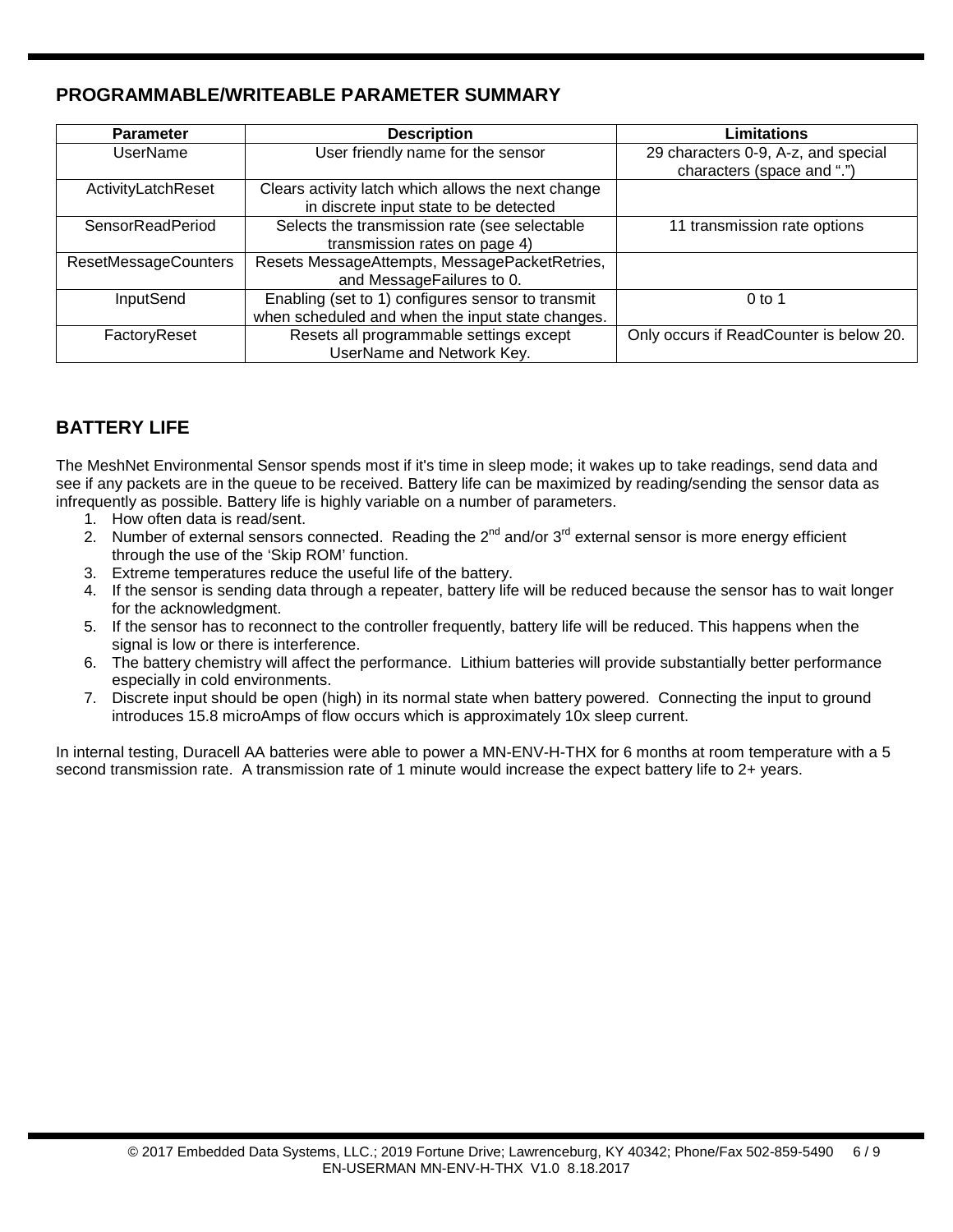## **LINKING PROCEDURE (CABLE FREE)**

- 1. **Apply power to the MeshNet Controller.** The green PWR/ACT LED located on the front of the Controller will begin to flash at one-second intervals, indicating that the product is operating normally. Power must be 5 volts +/- 10% at 400 milliamp.
- *2.* **Connect the MeshNet Controller to your Network**. Connect a live network cable to the Ethernet Port on the device. The green LED on the Ethernet connector will light, indicating a valid network connection. The yellow LED on the Ethernet connector blinks only when there is network traffic.
- 3. **Determine the IP address of the MeshNet Controller** by checking your DHCP server logs or using EDS Appliance Scanner Software available from the EDS website and [http://short.eds.bz/apps-edsscanner.](http://short.eds.bz/apps-edsscanner) If the MeshNet Controller does not find a DHCP server running on your network, it will default to the following IP address: 169.254.1.1.
- 4. **Navigate to the MeshNet Controller**. Type the IP address of the MeshNet Controller into your web browser (e.g., http://192.168.1.27) and press enter. Go to System Configuration>Devices. When the name and password is requested, enter "**admin**" for the name and "**eds**" for the password. A page similar to below will appear:
- 5. **Insert AA batteries into sensor**. Once this is done the sensor will appear<sup>[4](#page-6-0)</sup> in the "Unlinked" Devices" section.
- 6. **Click the unlinked sensor.** A window will pop up confirming you want to link the sensor. Click "OK". The sensor will move to the "Linked Devices" section upon its next transmission. (Sensors at power up transmit every 10 seconds for the first minute then they move to the configured transmission rate which is 1 minute by default.)
- 7. **Congratulations!** You have successfully installed a MeshNet Wireless Sensor System. *Please refer to the Web Access section of the Operation Manual to obtain an understanding of the function of each of the web pages served by the MeshNet Controller.*

| <b>IS</b> Ethernet to Wireless Intro-X                                                                                                                                                                                                                                                                             |                                                                                 |                |                                                               |
|--------------------------------------------------------------------------------------------------------------------------------------------------------------------------------------------------------------------------------------------------------------------------------------------------------------------|---------------------------------------------------------------------------------|----------------|---------------------------------------------------------------|
|                                                                                                                                                                                                                                                                                                                    |                                                                                 |                |                                                               |
| @ 10.0.10.26/protect/cdevices.htm<br>C.<br>$\Omega$                                                                                                                                                                                                                                                                |                                                                                 |                | ŵ<br>$= 0$                                                    |
| [1] Apps F fuchs-shop.com: Kata @ Matteknik for alla - F                                                                                                                                                                                                                                                           | & HomeChip B TC-SENER-Web B OW-SERVER-2 B HATNet A Google AdWords: Ho Analytics |                |                                                               |
| <b>EMBEDDED</b><br><b>DATA SYSTEMS</b>                                                                                                                                                                                                                                                                             |                                                                                 |                | <b>MN-CTRL Wireless Controller</b><br>WirelessController-Enet |
| Advanced -<br>Home<br>System Configuration                                                                                                                                                                                                                                                                         | Contact us                                                                      |                |                                                               |
| <b>Manage Linking and Unlinking Devices</b><br>Devices such as sensors and repeaters must be associated with the controller they are to communicate with. Use this page to manage that association, which is also referred to as<br>linking.<br><b>Linked Devices</b>                                              |                                                                                 |                |                                                               |
| <b>Description</b>                                                                                                                                                                                                                                                                                                 | EUI                                                                             | Device         |                                                               |
| Temperature, Humidity, Input and Probe with                                                                                                                                                                                                                                                                        | DRAD TOFFFF O'URD 29                                                            | <b>EDS2040</b> |                                                               |
| high power transceiver<br>"The above devices are currently linked with this controller, click on a device to unlink it.                                                                                                                                                                                            |                                                                                 |                |                                                               |
| <b>Unlinked Devices</b>                                                                                                                                                                                                                                                                                            |                                                                                 |                |                                                               |
| <b>Description</b>                                                                                                                                                                                                                                                                                                 | <b>FUT</b>                                                                      | Device         |                                                               |
| Temperature, Humidity, Input and Probe with                                                                                                                                                                                                                                                                        | D68039FFFE93D57A                                                                | EDS2040        |                                                               |
| high power transceiver<br>"The above devices are not linked with any controller, click on a device to link it with this controller or another one.                                                                                                                                                                 |                                                                                 |                |                                                               |
| Linking To A Different Controller - Uninked devices may be linked to a different controller by holding down the shift key and clicking on the device in the 'Unlinked Devices' table.<br>This will bring up a dialog box where the Net Key of the controller is entered. The Net Key must be 8 hexadecimal digits. |                                                                                 |                |                                                               |
|                                                                                                                                                                                                                                                                                                                    | Copyright 2012 Embedded Data Systems                                            |                |                                                               |
|                                                                                                                                                                                                                                                                                                                    |                                                                                 |                |                                                               |
|                                                                                                                                                                                                                                                                                                                    |                                                                                 |                |                                                               |

Some things to keep in mind:

 $\overline{a}$ 

- Support is provided for MeshNet Controller IP address identification only when utilizing the EDS Appliance Scanner Software (http://short.eds.bz/apps-edsscanner). Please consult your network administrator if you cannot locate the DHCP address.
- *For instructions on appropriate placement of the components of the MeshNet Wireless Sensor System, please refer to Proper Placement section of the Operation Manual.*

| ID      | <b>Features</b>                                                                  |
|---------|----------------------------------------------------------------------------------|
| EDS1064 | Temperature                                                                      |
| EDS1065 | Temperature & humidity                                                           |
| EDS1066 | Temperature & barometric pressure                                                |
| EDS1067 | Temperature & light                                                              |
| EDS1068 | Temperature, humidity, barometric pressure, & light                              |
| EDS2040 | Temperature, humidity, external probe support, memory buffer, & high power radio |

#### **EDS ENVIRONMENTAL SENSOR IDS**

<span id="page-6-0"></span>Previously linked MeshNet sensors (which were not unlinked) will not appear. A hard reset (page 4) should be performed to move the sensor into an unlinked state.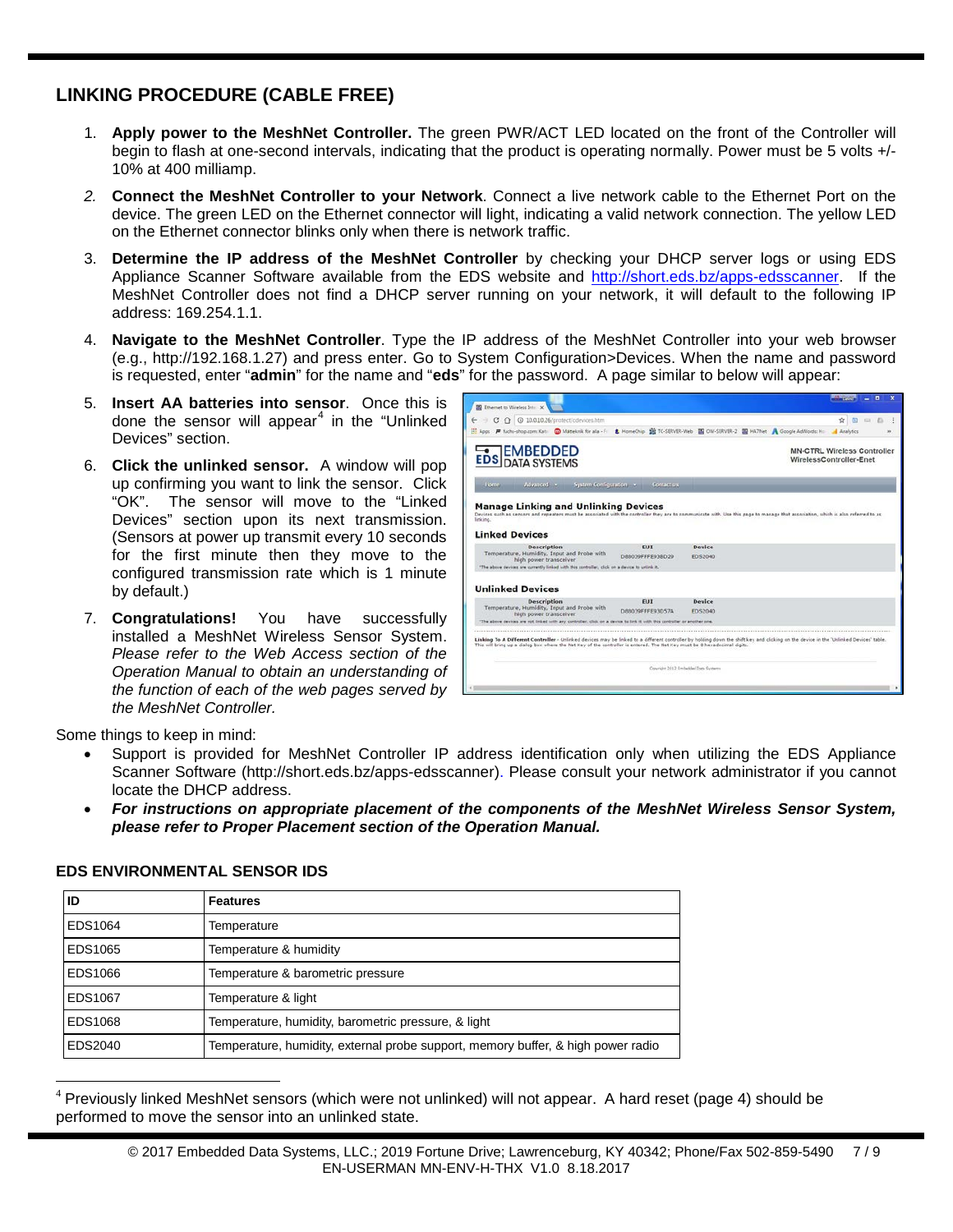#### **EDS REPEATER DEVICE IDS**

|                | Features                               |
|----------------|----------------------------------------|
| <b>EDS2101</b> | MeshNet Repeater with high power radio |

## **SPECIFICATIONS**

| <b>PARAMETER</b>                                    | <b>MIN</b>     | <b>TYP</b>     | <b>MAX</b>           | <b>UNITS</b> |
|-----------------------------------------------------|----------------|----------------|----------------------|--------------|
| <b>Operating Temperature Range</b>                  | $-40$          |                | 85                   | °C           |
| Internal Sensor Temperature Accuracy -10 to +85°C   | $-0.4$         | ±0.3           | $+0.4$               | °C           |
| Internal Sensor Temperature Accuracy -40 to +85°C   | $-0.9$         | ±0.7           | $+0.9$               | °C           |
| Internal Sensor Temperature Resolution              |                | 0.01           |                      | °C           |
| Long Term Stability (Internal Temperature)          |                | $\leq 0.01$    |                      | °C/Year      |
| External DS18B20 Temperature Accuracy -10 to +85°C  | $-0.5$         |                | 0.5                  | °C           |
| External DS18B20 Temperature Accuracy -55 to +125°C | $-2.0$         | $\blacksquare$ | $+2.0$               |              |
| External DS18B20 Temperature Resolution             | $\blacksquare$ | 0.0625         |                      | °C           |
| Operating Humidity Range (note 2)                   | $\Omega$       |                | 100 (Non-Condensing) | %RH          |
| RH Accuracy: 0% RH to 80% RH (note 2, 4, 5) at 30°C | $-3$           | ±2             | $+3$                 | %RH          |
| RH Accuracy: 80-100% RH                             | $-4.5$         | ±3             | $+4.5$               | %RH          |
| <b>RH Resolution</b>                                | $\blacksquare$ | 0.01           | $\blacksquare$       | %RH          |
| Humidity Drift vs Temperature                       |                | ±0.05          |                      | %RH/°C       |
| Long Term Stability (Humidity)                      |                | ≤ $0.05$       |                      | %RH/Year     |
| Supply Voltage (battery in series)                  | 2.2            | $\blacksquare$ | 3.1                  | Volts        |
| <b>Sleep Current</b>                                |                | 1.17           |                      | uA           |
| Battery voltage reading accuracy (note 1)           | $-1.2$         |                | $+1.2$               | $\%$         |
| Discrete input voltage (note 7)                     | $-48$          | $\blacksquare$ | $+48$                | Volts        |
| Discrete input low threshold (note 3)               | 0.435          | $\blacksquare$ | 0.54                 | Volts        |
| Discrete input high threshold (note 3)              | 1.525          |                | 1.7                  | Volts        |
| Enclosure Dimensions (L x W x H)                    | 80             | 80             | 21                   | Mm           |

#### **Notes:**

- 1. The battery voltage varies depending on how much current is flowing. When the sensor is sleeping, the voltage is higher than when it is awake. The reading is taken when the sensor is awake.
- 2. Recommended humidity operating range is 20% to 80% RH (non-condensing) over –10 °C to 60 °C. Prolonged operation beyond these ranges may result in a shift of sensor reading, with slow recovery time.
- 3. Discrete input voltages are ratiometric, based on the battery voltage. The input low voltage maximum equation is 0.15 \* Vbat, the input high voltage minimum equation is 0.25 \* Vbat + 0.8.
- 4. Excludes hysteresis, long term drift, and certain other factors and is applicable to non-condensing environments only.
- 5. Drift due to aging effects at typical room conditions of 30 °C and 30% to 50% RH. May be impacted by dust, vaporized solvents or other contaminants, e.g., out-gassing tapes, adhesives, packaging materials, etc.
- 6. The sensors are designed to monitor a dry contact. R11 must be removed if power is on the discrete input.

#### **Discrete Input**

The discrete input circuit can have additional components to suit the intended application. If it is used to monitor contact closure, then it may require a pull up or pull down resistor and capacitor to remove contact bounce. If it is used to count pulses (such as from a flow meter) a capacitor may not be required to remove contact bounce, or if one is required, the value can be modified so the pulses are still present at maximum frequency.